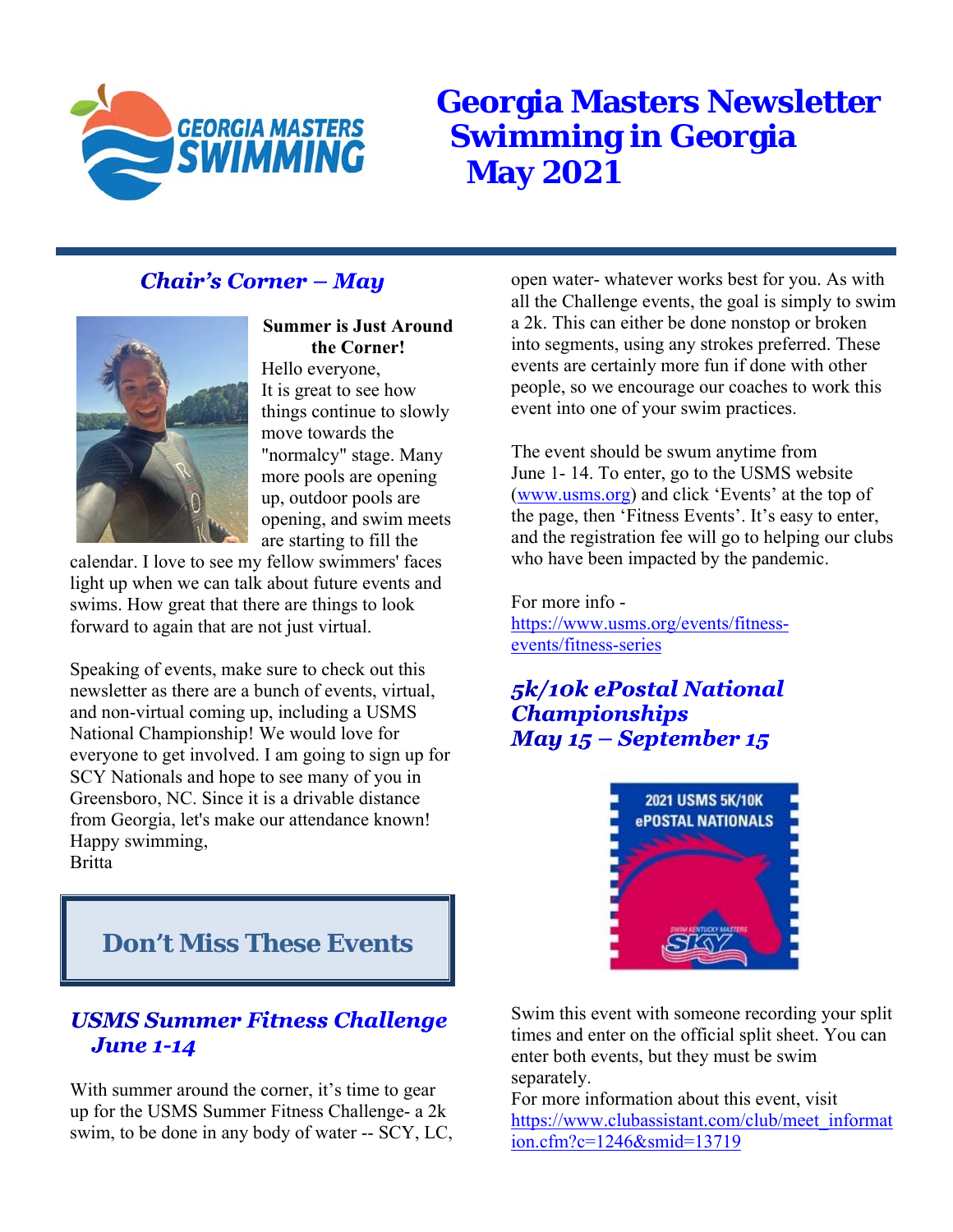# **Meet Recaps**

#### **Swim Atlanta SCY Recap:** April 25



Finally, an actual Masters meet recap. How exciting! And it was an exciting meet, thanks to Swim Atlanta Masters coach **Pat Eddy** and his support team for putting this on! This meet was held at the Swim Atlanta Sugarloaf pool in Lawrenceville. Fifty-three swimmers entered the meet (there was a limit due to COVID-19 guidelines). All registered swimmers received a commemorative swim cap (check it out in the pictures from the meet).

Georgia clubs represented included: Atlanta Y (ATLY), Atlanta Water Jocks (AWJ), Chastain Park Athletic Club (CPAC), Dynamo Masters (DYNA), Georgia Killer Whales (GMKW), Columbus Hurricanes (HURR), Kennesaw State Masters (KSUM), Nautical Milers (NAUT), Marietta Stingrays (RAYS), Southside Seals (SSS), and host team Swim Atlanta (SWAT). Several Georgia records were set at this meet (obviously our swimmers were so excited to be competing at a meet that they swam really fast!). Those records include:

- Dan Beatty (M55-59) 500yd free
- David Hildebrandt (M65-69) 50yd back
- 800yd free relay (Men 18+) Tyler Spencer, Harrison Andrews, William Davis, Grayson Beckman
- 800yd free relay (Mixed 45+) Ted Hammond, Bitsy Aldrich, Randy Russell, Cathy Jones

Congratulations to these record setting swimmers! Thanks to the following volunteers who assisted with the meet:

- Officials: Ed Saltzman, Eric Pingel
- Registration/Door Greeters: Crissy Mullen, Samantha Eddy
- Timers: Crissy Mullen, Samantha Eddy, Lisa Watson, Tyler Spencer, Gary Hasty, Jennifer Matheson, Pat Schyck, Dave Beem

This meet went so well that Pat plans to hold another one at the Sugarloaf Swim Atlanta pool on July 11, possibly a long course meet. Stay tuned for more updates on this.

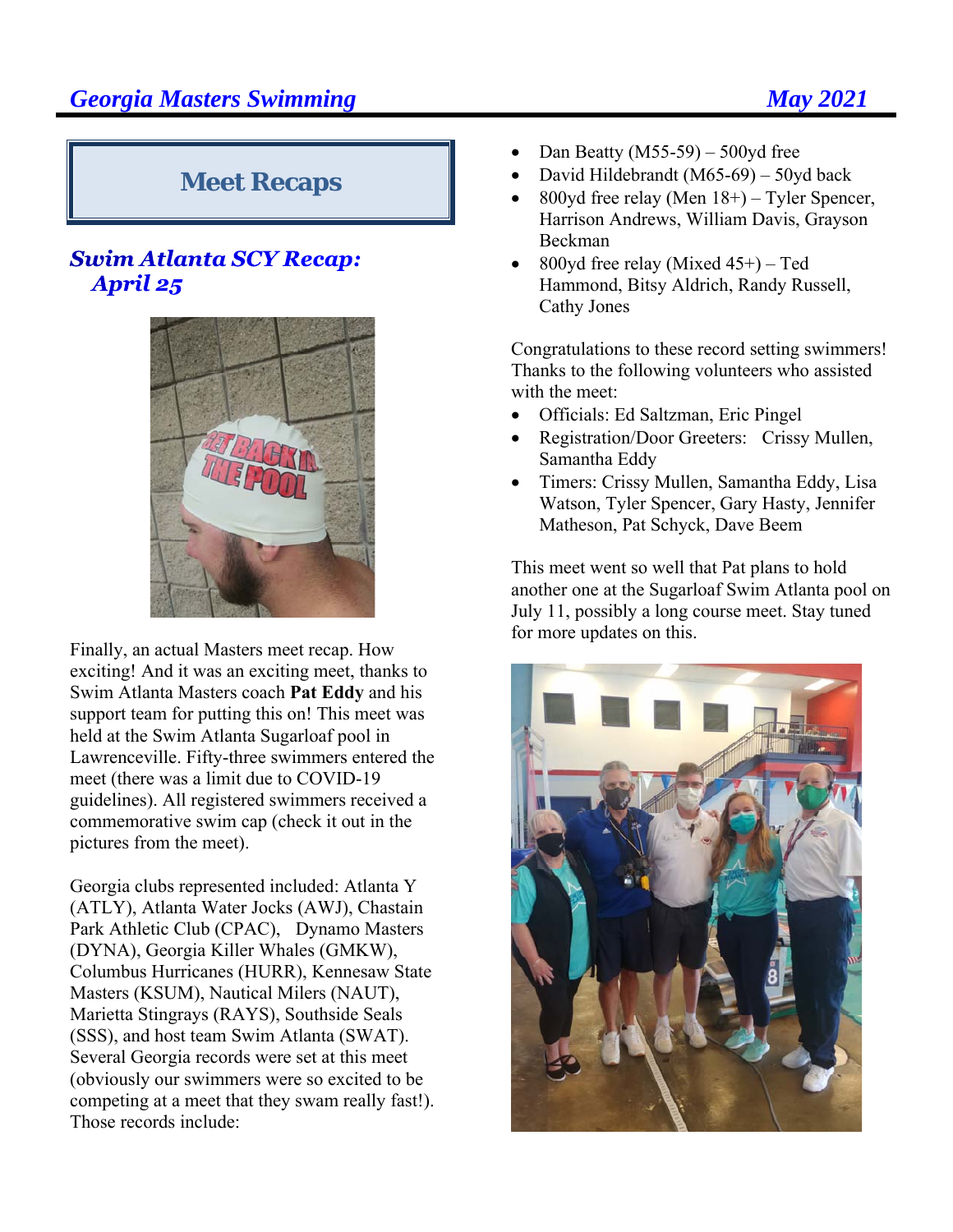# **Georgia Masters Swimming May 2021**







# **Other News**

## **Try Masters Swimming**



Now that more pools are reopening and restrictions are starting to ease, USMS is making a big push to get more swimmers interested in Masters swimming.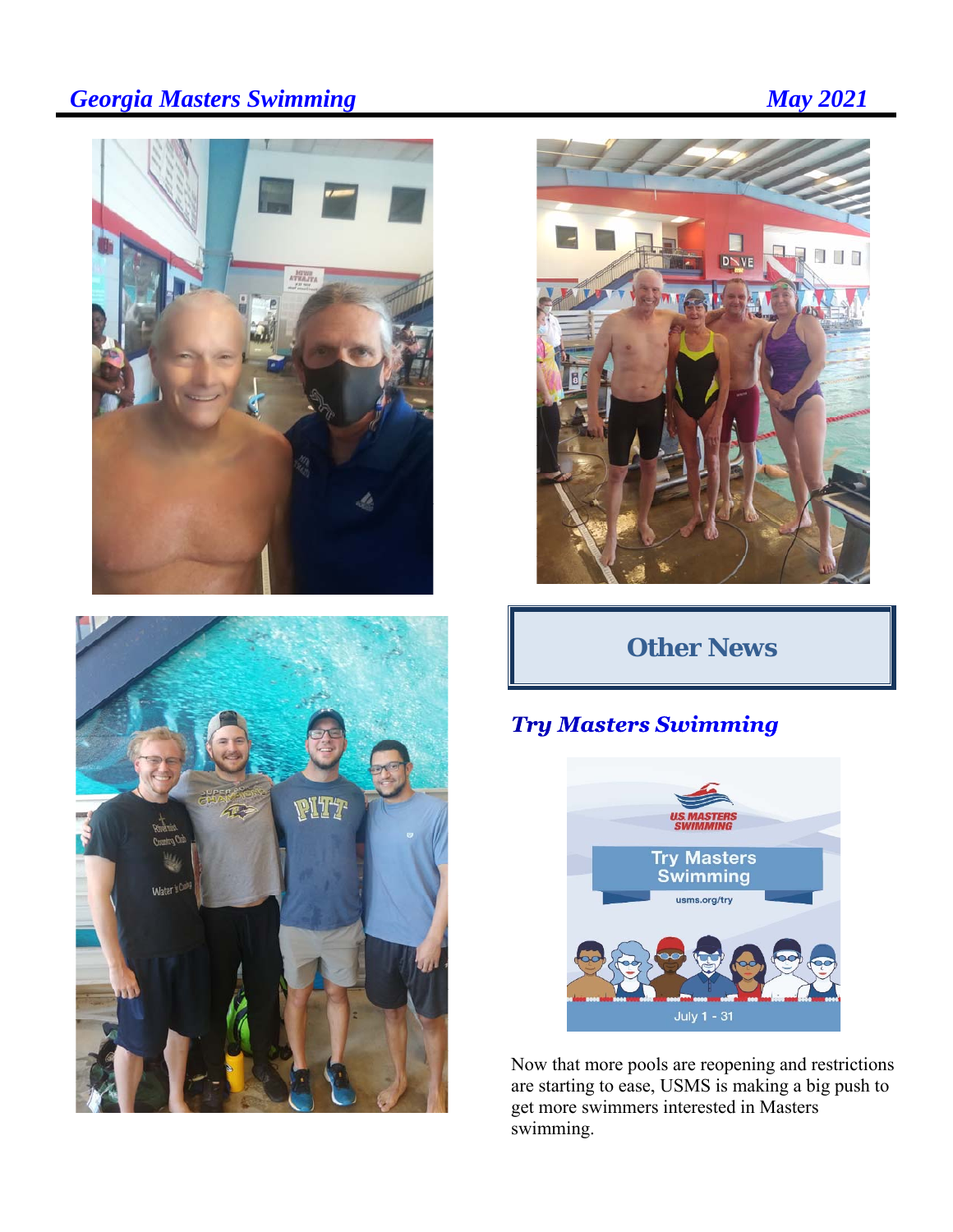#### **Georgia Masters Swimming Community Community Community Community Community Community Community Community Community Community Community Community Community Community Community Community Community Community Community Commun**

*Try Masters Swimming* is a program that allows us to introduce adults to the life changing benefits of Masters swimming. People are happier when they swim, and we want everyone to experience that feeling.

During the month of July, anyone can experience a **free workout** at participating clubs nationwide. Why July? Because it's between the two biggest swimming events of the year: the US Olympic swimming trials and the Tokyo Olympics. It's that special time occurring every four years (or five, due to the pandemic) when everyone has an interest in the sport we love. Instead of hearing people just talk about swimming this year, let's see if we can get them to actually try it!

Our LMSC Coaches Chair, **Pat Eddy,** will be contacting our various coaches to see if they can join *Try Masters Swimming* as a participating club. We realize some clubs may still have limitations due to the pandemic, but if it's possible, this would be a great way to recruit more members.

If you swim with a team, ask your coach if they've received any information about *Try Masters Swimming.* If they haven't, or if you're a coach and haven't received information, reply back to me, your newsletter editor.

#### **Swimmer Profile - Elizabeth Gieseking**

By Elaine Krugman



There is a familiar pattern among many of the swimmers who join U.S. Masters Swimming in their 40's or 50's. Many swam competitively as a child, and perhaps even in college, then life got in the way. Children and/or careers forced swimming to take a backseat to more pressing commitments. Once the children were grown and out of the house, there was more time to dedicate to the activities they once loved.

Elizabeth Gieseking is an example of one who followed that pattern. An age group swimmer from  $6<sup>th</sup>$  grade through high school, she didn't join Georgia Masters until fall of 2018. Although she had competed in club swimming while earning her bachelor's and master's degrees in chemical engineering at Georgia Tech, it wasn't until after her four children were grown that she got back into the sport on a regular basis. This time, she was pursuing a second career as a data scientist and earning master's degrees in mathematics education and statistics, at the University of Georgia, in Athens. Swimming fit into her class schedule, so she took advantage of UGA's world-class pool and returned to the sport she loved best.

Elizabeth currently works full-time from home (due to the pandemic) as a model validator (don't know what a model validator does? Google it.) and swims four times a week, two mornings at the West Gwinnett Park Aquatic Center, and two afternoons at the Collins Hill Park Aquatic Center.

It's understandable why this high academic achiever swam only sporadically during all those years, in between earning her master's degrees at Georgia Tech and UGA. Elizabeth not only had four children; but, she home-schooled each of them as well!

"I feel like I have had different lives," Elizabeth said in our recent phone interview, further explaining, "I had my regular college years, and then I had my home-schooling years; and, then I had my back to college and new career. I did some swimming during my home-schooling years… but you go through a lot of stages of life, and during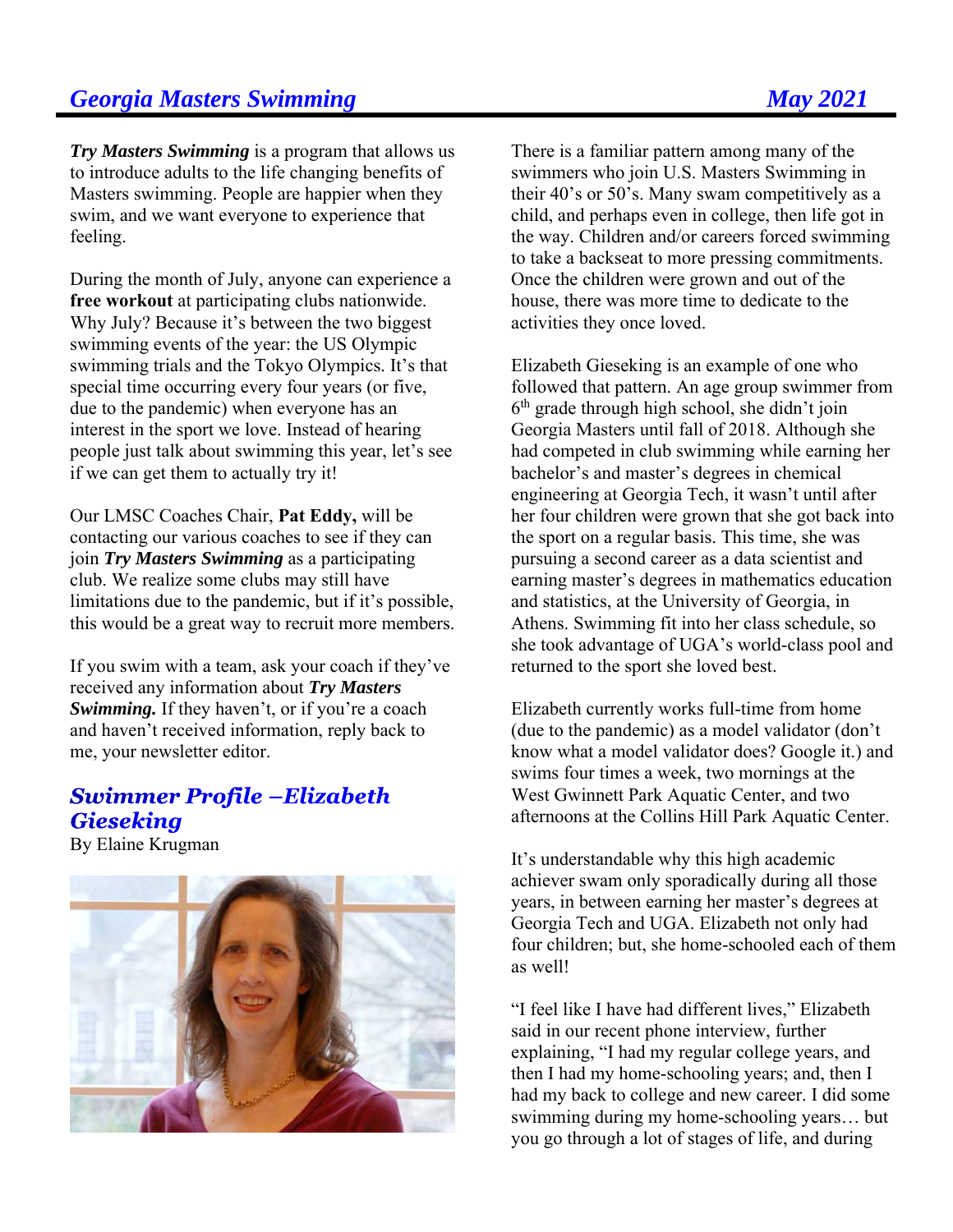some stages, swimming just didn't really work." At times, Elizabeth found it difficult to fit swimming in with the various extracurricular activities her four kids were involved in. Now that her youngest is an adult, she has time to return to the activities she had enjoyed as a child swimming and piano lessons. When it comes to swimming, it's backstroke she enjoys the most. In high school, Elizabeth swam backstroke events in the Florida Junior Olympics, and she has set a goal of making National Qualifying Times in her new 55-59 Masters age group. "200 Backstroke is probably my best event. That's where I feel like I'm closest to making my [National Qualifying Time] goal. I'm not much of a sprinter," Elizabeth said, adding she also likes swimming IM's, because she gets bored easily and likes the variety.

To prepare for reaching her goal, Elizabeth is putting in some quality yardage. "My goal this year is to get in about 30 miles a month. Afternoons, I'm doing close to 4,000 yards, and in the mornings, it's more like 3,000 yards to try and average out to that amount… When I was at UGA, that fall, they had 'Swim Between the Hedges,' and this was one of the things that really got me going. That was a good football year for them. For every touchdown they scored, you needed to swim 1,000 yards, and for each field goal, 500 yards. So, this was my weekly swimming goal, to try to get that much in." That is what got Elizabeth started in making monthly and annual swimming mileage goals. Her 2021 target is to surpass her goal of 350 miles in the *Go the Distance* program. "Having long term distance goals are what keep me going," she explained.

Since her return to competitive swimming, Elizabeth says, "I'm still improving, which is a good thing. At this age, you're aging, but you're trying to get in better condition, and really working on better technique is my thing right now; because, there is only so good of condition I can get in at this age. I was hoping it would be easier!"

It may not always come easy; however, Elizabeth thoroughly enjoys her time in the water. "I like the feeling of going fast. Just the gliding through the water; I like that feeling. It's not necessarily how fast the time is; sometimes you just feel really good swimming. Feeling strong; it makes you feel good about yourself. Especially in May, when I first got back into the pool after two months [of lock down]; it was like, oh, this feels *so* good!" she said.

When I asked Elizabeth what she likes about Masters swimming, she replied, "Even more than worrying about my times at the meets, I enjoy getting to see other people, especially the older swimmers who are very inspiring. You see the older inspiring swimmers, you see the younger faster swimmers, you see some older faster swimmers; I find that inspiring. To me, I like that more about the meets than the actual competition. The actual competition may or may not go as planned."

Elizabeth's favorite meet memory was competing at the Masters Pan Am Games, in her hometown of Orlando, where her parents still live. She remembered, "I was sitting with two sisters from different states, and then there was another lady from Utah that was sitting with us; so, there was this cluster of people from different places. That was a really neat experience, just meeting people from all over. I talked with some of the Georgia people that were there, too, that I had seen at different meets. I did improve my times, so I was happy with that."

In addition to training and competition, Elizabeth is getting involved in Masters swimming as a volunteer. During our last Georgia Masters board meeting (virtually on Zoom), she was welcomed as a member-at-large addition to the board.

Back in September of 2019, Elizabeth had competed in the Southside Seals Pentathlon and stayed for the board's annual meeting, because she was curious. "I wanted to see what was going on; I like to know what's happening." That led to her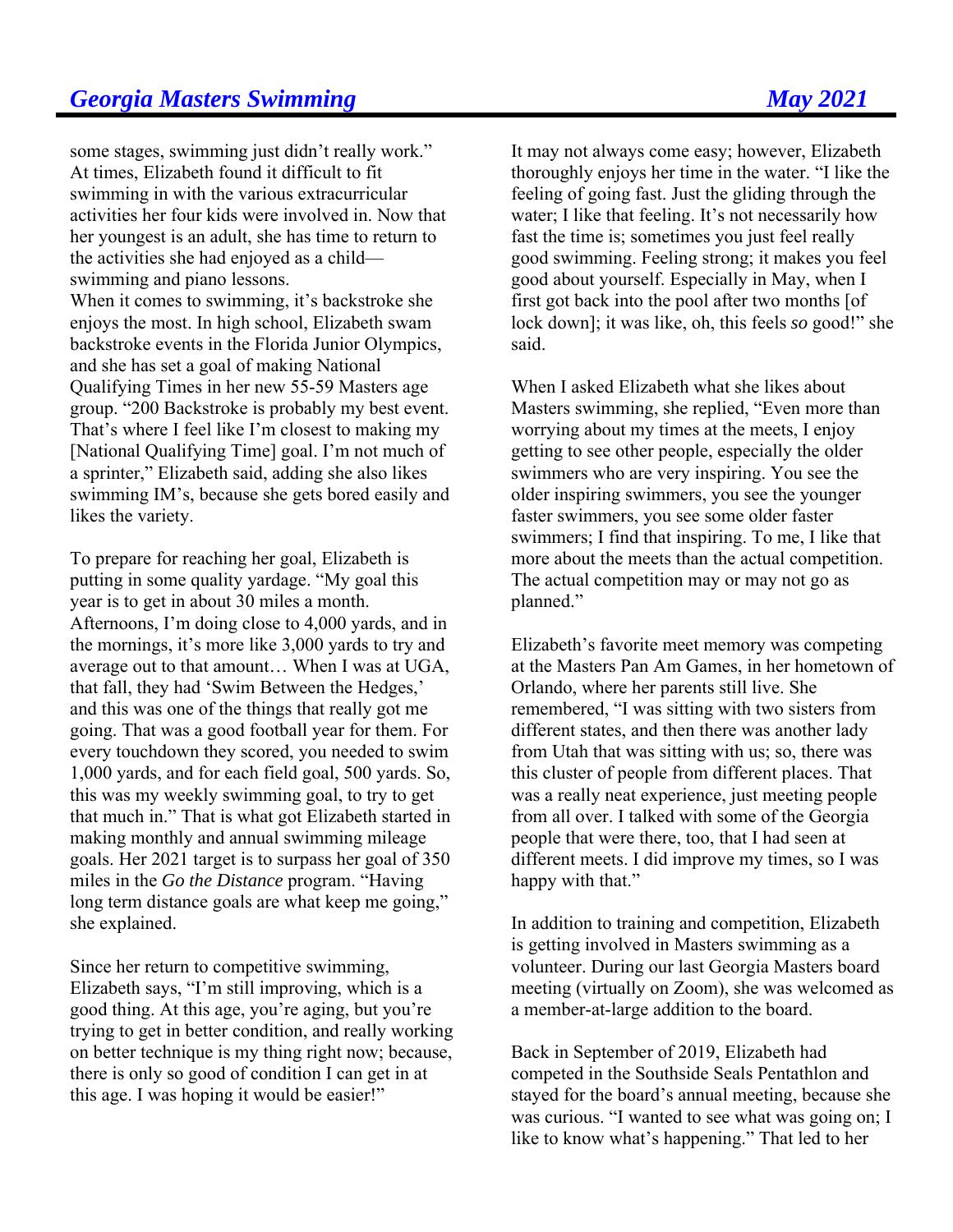#### **Georgia Masters Swimming Community Community Community Community Community Community Community Community Community Community Community Community Community Community Community Community Community Community Community Commun**

#### joining in on the 2020 annual meeting on Zoom. Elizabeth continued to attend the virtual meetings, which led to Britta O'Leary inviting her to join the board.

When I asked Elizabeth why she wanted to serve on the board, she replied, "I have a history of volunteering, in general. My parents were good examples of volunteering. My dad delivered Meals-on-Wheels until he was 90. He's 99 and will be 100 in April. He is actually one of my swimming examples. He wasn't fast, but he kept exercising and kept swimming until he was 91. He got injured and hasn't done much since then. When I was young, he would drive me to my morning swim practice at 5:00 am. After he retired, he swam regularly, but he never competed and was never fast; but, he kept at it. My mom has been a volunteer at church. I think she finally stopped; she's in her 80's. She was doing all of the bookkeeping for a couple of missionaries. I was a Girl Scout leader, a robotics coach, and a math team coach. I did all of these other things, and now my kids are gone. So, it's been kind of a history of when I get involved in something, I get fully involved."

We were all pleased she decided to get involved with Georgia Masters! Welcome aboard, Elizabeth!

# **SWIM LIKE** TRY TO KEEP UP



#### WHAT I THINK MY BACKSTROKE START LOOKS LIKE:



#### WHAT IT ACTUALLY LOOKS LIKE



## **Swimming Humor**

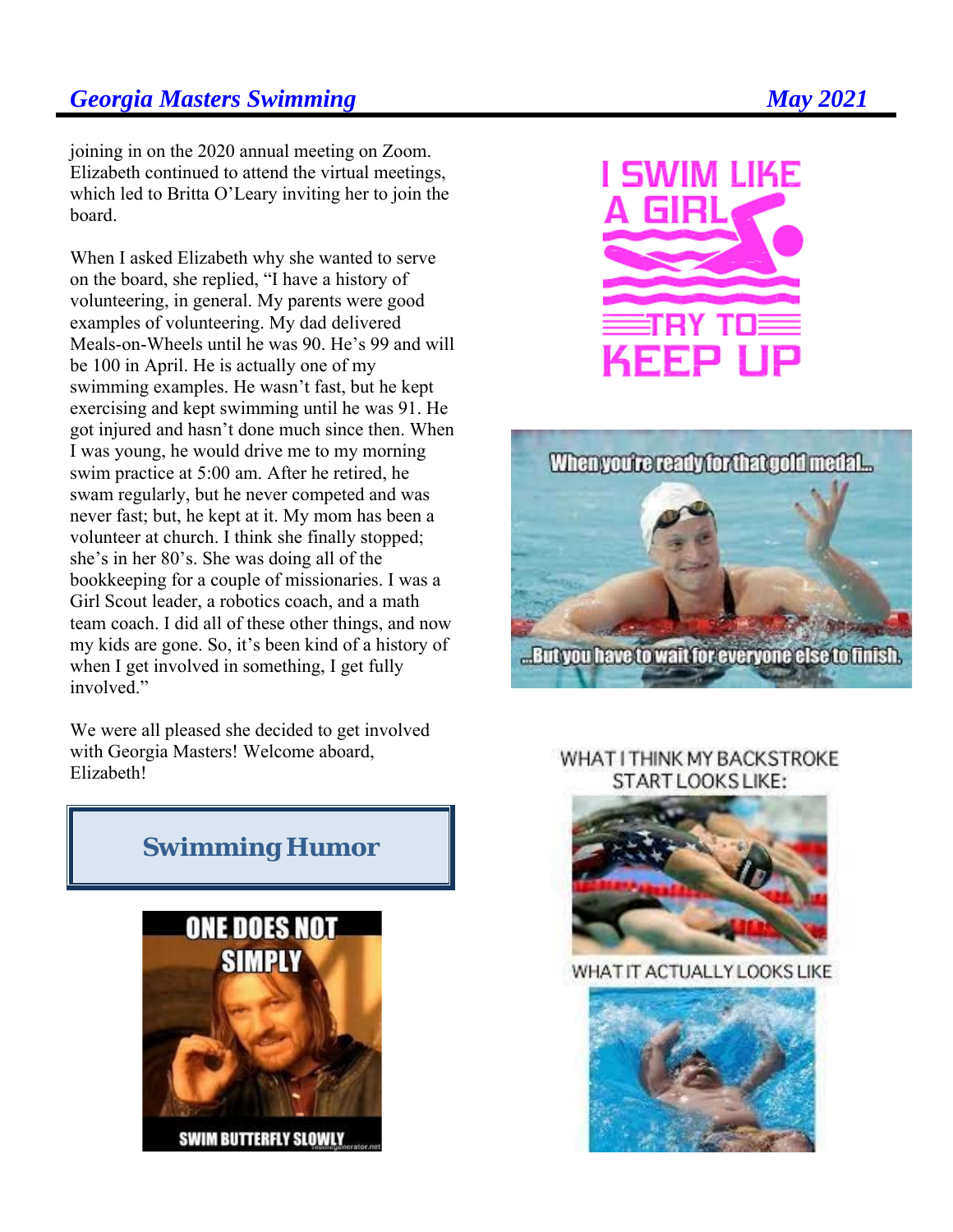# *Upcoming Events*

| <b>June 2021</b>   |                                          |                |                                              |  |  |  |  |  |
|--------------------|------------------------------------------|----------------|----------------------------------------------|--|--|--|--|--|
| $13*$              | Georgia LMSC Zoom Conference call at 7pm | $5-6$          | Bumpy Jones Classic LCY - Sarasota, FL       |  |  |  |  |  |
|                    | Contact Brita at brittaoleary@gmail.com  |                |                                              |  |  |  |  |  |
|                    | <b>July 2021</b>                         |                |                                              |  |  |  |  |  |
| <b>TBA</b>         | Georgia LMSC Zoom Conference call at 7pm | $11*$          | Swim Atlanta, LC (tentative)                 |  |  |  |  |  |
|                    | Contact Brita at brittaoleary@gmail.com  |                |                                              |  |  |  |  |  |
| $21 - 25$          | USMS SCY Nationals – Greensboro, NC      | $31*$          | Georgia Games Open Water – Lake Acworth      |  |  |  |  |  |
| (tentative)        |                                          |                | www.georgiagames.org                         |  |  |  |  |  |
| <b>August 2021</b> |                                          |                |                                              |  |  |  |  |  |
| <b>TBA</b>         | Georgia LMSC Zoom Conference call at 7pm | $14 - 15$      | St. Petersburg, FL - LC                      |  |  |  |  |  |
|                    | Contact Brita at brittaoleary@gmail.com  |                |                                              |  |  |  |  |  |
|                    |                                          | September 2121 |                                              |  |  |  |  |  |
| $11*$              | Southside Seals SCY (tentative)          | $11*$          | Georgia Masters LMSC Annual Meeting          |  |  |  |  |  |
|                    |                                          |                | (tentative)                                  |  |  |  |  |  |
| $19*$              | Atlanta Rainbow Trout LC @ GA Tech       |                |                                              |  |  |  |  |  |
|                    | (tentative)                              |                |                                              |  |  |  |  |  |
| October 2021       |                                          |                |                                              |  |  |  |  |  |
| <b>TBA</b>         | Georgia LMSC Zoom Conference call at 7pm | $6 - 10$       | USMS LC Nationals - Geneva, Ohio (tentative) |  |  |  |  |  |
|                    | Contact Brita at brittaoleary@gmail.com  |                |                                              |  |  |  |  |  |

Information on these and other Dixie Zone events can be found on the Dixie Zone website at www.dixiezone.org/Meets.htm. \*Dates in red are Georgia LMSC events.

| <b>Swim Websites</b>               |                                                                              |  |  |
|------------------------------------|------------------------------------------------------------------------------|--|--|
| <b>ARP Blue Tides</b>              | https://www.augustaga.gov/DocumentCenter/View/12491/ARP-Blue-<br>Tides-flyer |  |  |
| Athens Bulldog Swim Club           | http://www.athensbulldogs.com                                                |  |  |
| <b>Atlanta Rainbow Trout</b>       | https://www.atlantarainbowtrout.com                                          |  |  |
| Atlanta Water Jocks                | http://www.atlantawaterjocks.com                                             |  |  |
| Chastain Park Athletic Club        | www.ChastainParkAthleticClub.org                                             |  |  |
| <b>Columbus Aquatic Club</b>       | http://www.swimhurricanes.com                                                |  |  |
| <b>Concourse Athletic Club</b>     | wellbridge.com/concourse-athletic-club/sandy-springs                         |  |  |
| <b>Cumming Waves Swim Team</b>     | www.cummingwaves.net                                                         |  |  |
| <b>Decatur Family YMCA</b>         | ddy.ymcaatlanta.org                                                          |  |  |
| <b>DeKalb Aquatics Masters</b>     | http://daqswim.com                                                           |  |  |
| Douglas County Stingrays           | www.swimdcs.com                                                              |  |  |
| Dynamo Swim Club Masters           | http://dynamoswimclub.com                                                    |  |  |
| Fyns                               | http://www.fynsmasters.com                                                   |  |  |
| <b>Great White Shark Aquatics</b>  | www.gwsaswim.com                                                             |  |  |
| John P. Thayer YMCA Masters Swim   | Columbusymca.com                                                             |  |  |
| Savannah Masters                   | http://www.tlb975.wix.com/mastersswimming                                    |  |  |
| <b>Stingrays Masters Swimming</b>  | http://www.stingraysswimming.com                                             |  |  |
| <b>Swim Gainesville</b>            | www.swimgainesville.com                                                      |  |  |
| <b>Swim Macon Masters</b>          | www.swimmacon.com                                                            |  |  |
| <b>Tidal Wave Masters Swimming</b> | tidalwaveswimming.com                                                        |  |  |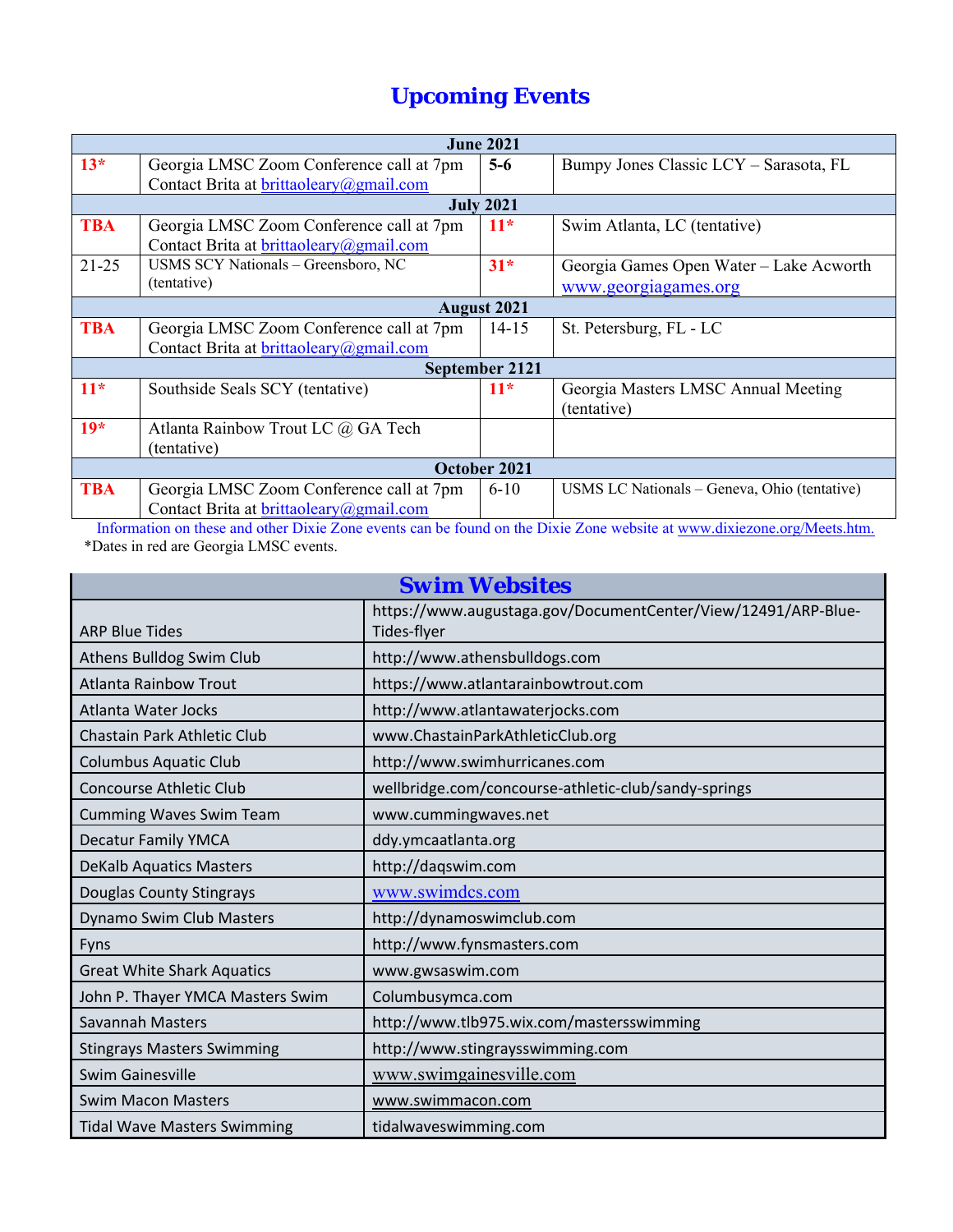#### *For more information about the clubs and teams, Visit www.georgiamasters.org*

| <b>Name</b>                          | <b>Abbr</b> | Contact                 | <b>Phone</b>     | Email                             |  |
|--------------------------------------|-------------|-------------------------|------------------|-----------------------------------|--|
| <b>GEORGIA CLUBS</b>                 |             |                         |                  |                                   |  |
| Atlanta Rainbow Trout                | <b>ART</b>  | Jake Macks              | (602) 821-2677   | jake.macks@gmail.com              |  |
| Atlanta Water Jocks                  | <b>AWJ</b>  | Lorenzo Benucci         | (404) 353-2952   | lbenucci@gmail.com                |  |
| <b>Camden PSA Masters</b>            | <b>CAST</b> | John Eife               | (407) 212-2410   | jdeife@co.camden.ga.us            |  |
| Chastain Park Athletic Club          | <b>CPAC</b> | <b>Star Brackin</b>     | (404) 841-9196   | masters@chastainparkac.org        |  |
| Columbus Aquatic Club                | <b>HURM</b> | <b>Andrew Beggs</b>     | (610) 742-8114   | andrew.t.beggs@gmail.com          |  |
| Concourse Athletic Club              | <b>CONC</b> | <b>Chris Nasser</b>     | (770) 713-3694   | swim@concoursemasters.com         |  |
| <b>DeKalb Aquatics Masters</b>       | <b>DAQM</b> | Melissa Wilborn         | (770) 736-3512   |                                   |  |
| <b>Dutch Island Dolphins</b>         | <b>DID</b>  | Joyce Bustinduy         |                  | jobustinduy@gmail.com             |  |
| John P. Thayer YMCA Masters Swim     | <b>BARM</b> | <b>Scott Balkcum</b>    | (706) 322-8269   | sbalkcum@ymcacolumbusga.com       |  |
| Kennesaw State University Masters    | <b>KSUM</b> | Cheryl Richardson       | (615)828-9206    | bricha89@kennesaw.edu             |  |
| Nautical Milers Special Needs Team   | <b>NAUT</b> | <b>Patrick Thoreson</b> | (770) 289-0235   | patrick thoreson@yahoo.com        |  |
| Southern Eagle Aquatics              | <b>SEGA</b> | <b>Beau Caldwell</b>    | $(614)$ 440-1660 | swimsega@gmail.com                |  |
| <b>Spartans Aquatic Masters Club</b> | SAMC        | Kris Kester             |                  | spartanscoachkarl@gmail.com       |  |
| Summer Hill Orcas Swim Club          | <b>SHOC</b> | Kaleigh Shook           | (706) 835-7604   | summerhillrec@gmail.com           |  |
| Swim Gainesville                     | SG          | Joy Kelleher            | (904) 955-7344   | joylohr@yahoo.com                 |  |
| Windy Hill Athletic Club Masters     | <b>WHA</b>  | Keith Berryhill         | $(770)$ 657-1851 | keith.berryhill@windyhillclub.com |  |

| <b>GEORGIA SUPER TEAMS - GAJA</b>     |             |                         |                    |                              |  |
|---------------------------------------|-------------|-------------------------|--------------------|------------------------------|--|
| Georgia Masters                       | <b>GAJA</b> | Lisa L Watson           | (770) 497-1901     | lisa.watson@ung.edu          |  |
| Athens Bulldog Swim Club              | <b>ABSC</b> | Craig Page              | (706) 461-8288     | craigwpage@gmail.com         |  |
| Augusta Recreation & Parks Blue Tides | <b>ARP</b>  | Barbara Ingold          | (815) 370-7722     | arpbluetides@gmail.com       |  |
| Douglas County Stingreys              | <b>DCS</b>  | Jarrod Hunte            | (352) 804-2106     | coachirodhunte@gmail.com     |  |
| Dynamo Swim Club Masters              | <b>DYNA</b> | Rebecca Carpenter       |                    | rebecca@dynamomultisport.com |  |
| Georgia Masters Killer Whales         | <b>GMKW</b> | Danny Palmer            | (770) 548-7562     | danny@buckheadaquatics.com   |  |
| Savannah Masters                      | <b>SAVM</b> | John Denion             | $(912) 655 - 6589$ | jmd7362@gmail.com            |  |
| Southside Seals                       | SSS         | Rob Copeland            | (404) 667-7902     | rob_copeland@comcast.net     |  |
| <b>Stingrays Masters</b>              | <b>RAYS</b> | Michael Soderlund       | (678) 877-1306     | rebecca@dynamomultisport.com |  |
| Swim Beyond Atlanta                   | <b>SBA</b>  | Mandi Bell              | (404) 450-4956     | mandi@swimbeyond.com         |  |
| <b>Swim Macon Masters</b>             | <b>SMM</b>  | Jason Michael           | (478) 474-9689     | mrbreaker66@gmail.com        |  |
| <b>Warner Robins Aquanuts</b>         | <b>WHA</b>  | Daniel Murray           | (478) 714-8246     | dmurray54.dm@gmail.com       |  |
| LIFE TIME SWIM                        |             |                         |                    |                              |  |
| Life Time Swim Alpharetta             | <b>ALPL</b> | <b>Aquatics Manager</b> | (678) 327-2623     | GAALAquaticsManager@lt.life  |  |
| Life Time Swim Atlanta                | <b>ATLL</b> | <b>Aquatics Manager</b> | (678) 832-2323     | GAATAquaticsManager@lt.life  |  |
| <b>SWIM ATLANTA MASTERS</b>           |             |                         |                    |                              |  |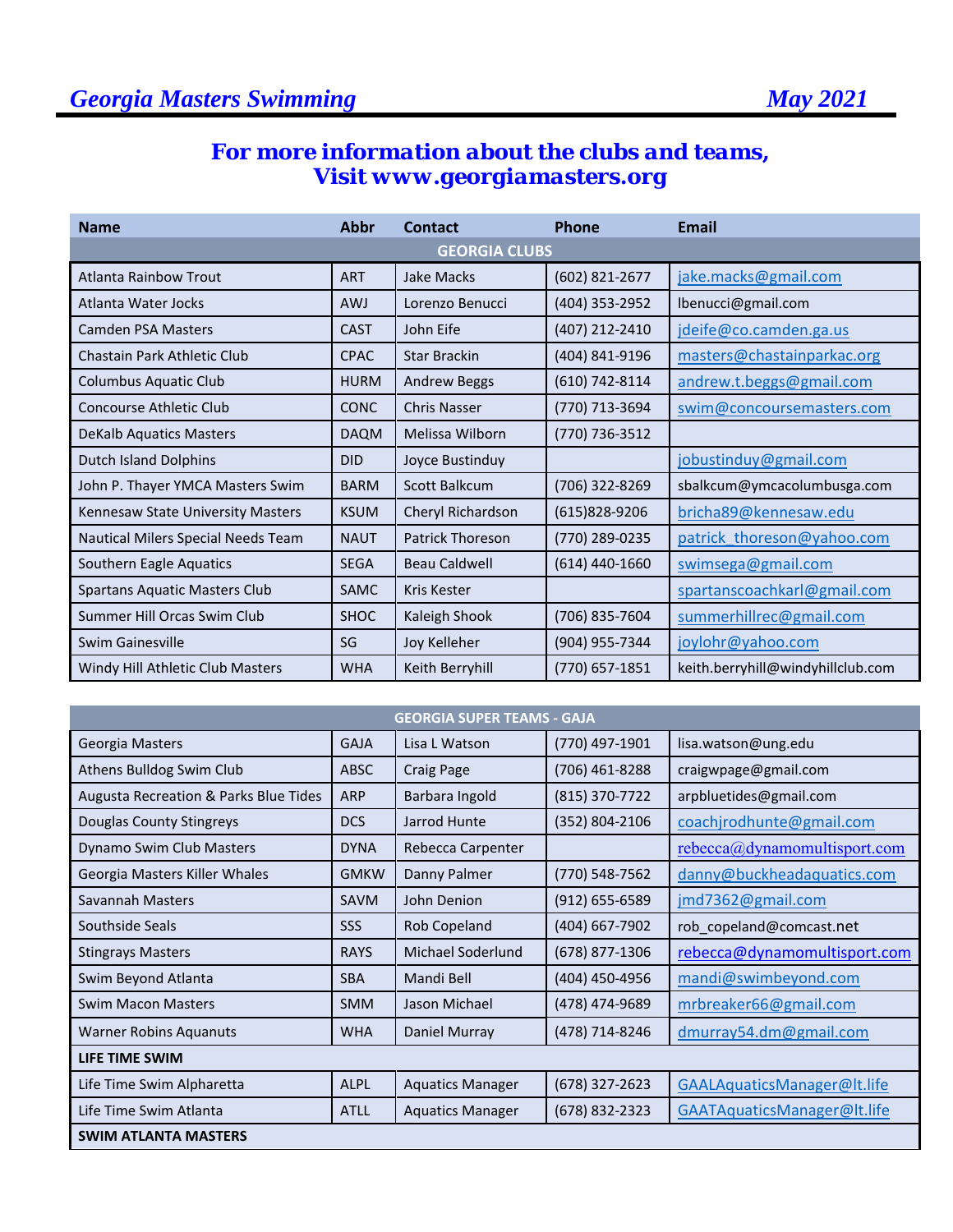## **Georgia Masters Swimming Construction Construction Construction Construction Construction Construction Construction Construction Construction Construction Construction Construction Construction Construction Construction C**

| Swim Atlanta Masters-Cumming       | <b>SAMS</b> | <b>Andrew Rogers</b>   | (770) 888-0010     |                           |
|------------------------------------|-------------|------------------------|--------------------|---------------------------|
| Swim Atlanta Masters-Georgia Tech  | <b>SAMS</b> | Clarin Ellard          | (678) 230-4248     | coachclarin@gmail.com     |
| Swim Atlanta Masters-Hamilton Mill | <b>SAMS</b> | Mary Tripp             | (678) 889-2039     |                           |
| Swim Atlanta Masters-Johns Creek   | <b>SAMS</b> | <b>Elizabeth Stowe</b> | (770) 232-7227     |                           |
| Swim Atlanta Masters-Marietta      | <b>SAMS</b> | Pat Eddy               | $(614) 670 - 1108$ | pateddy52@aol.com         |
| Swim Atlanta Masters-Roswell       | <b>SAMS</b> | <b>Ryan Bried</b>      | (770) 992-7946     | ryanbried@swimatlanta.com |
| Swim Atlanta Masters-Sugarloaf     | <b>SAMS</b> | <b>Scot Davis</b>      | (678) 442-7946     | scot@swimatlanta.com      |

| <b>GEORGIA SUPER TEAMS - YMCA</b>                      |             |                      |                |                        |
|--------------------------------------------------------|-------------|----------------------|----------------|------------------------|
| YMCA of Metro Atlanta                                  | <b>ATLY</b> | <b>Becky Shipley</b> | (678) 569-9622 | beckys@ymcaatlanta.org |
| Andrew & Walter Young YMCA<br><b>Masters</b>           | <b>AWYY</b> | Iilonga Thandiwe     | (404) 523-9622 | linz.t@mindspring.com  |
| <b>Decatur Family YMCA</b>                             | <b>DFY</b>  | <b>Beth Costello</b> | (404) 377-9622 | bethc@ymcaatlanta.org  |
| <b>G.Cecil Prueett Community Center</b><br><b>YMCA</b> |             |                      |                |                        |
| J.M Tull-Gwinnett Family YMCA                          |             |                      |                |                        |
| McCleskey-East Cobb Family YMCA                        |             |                      |                |                        |
| <b>Summit Family YMCA</b>                              |             |                      |                |                        |